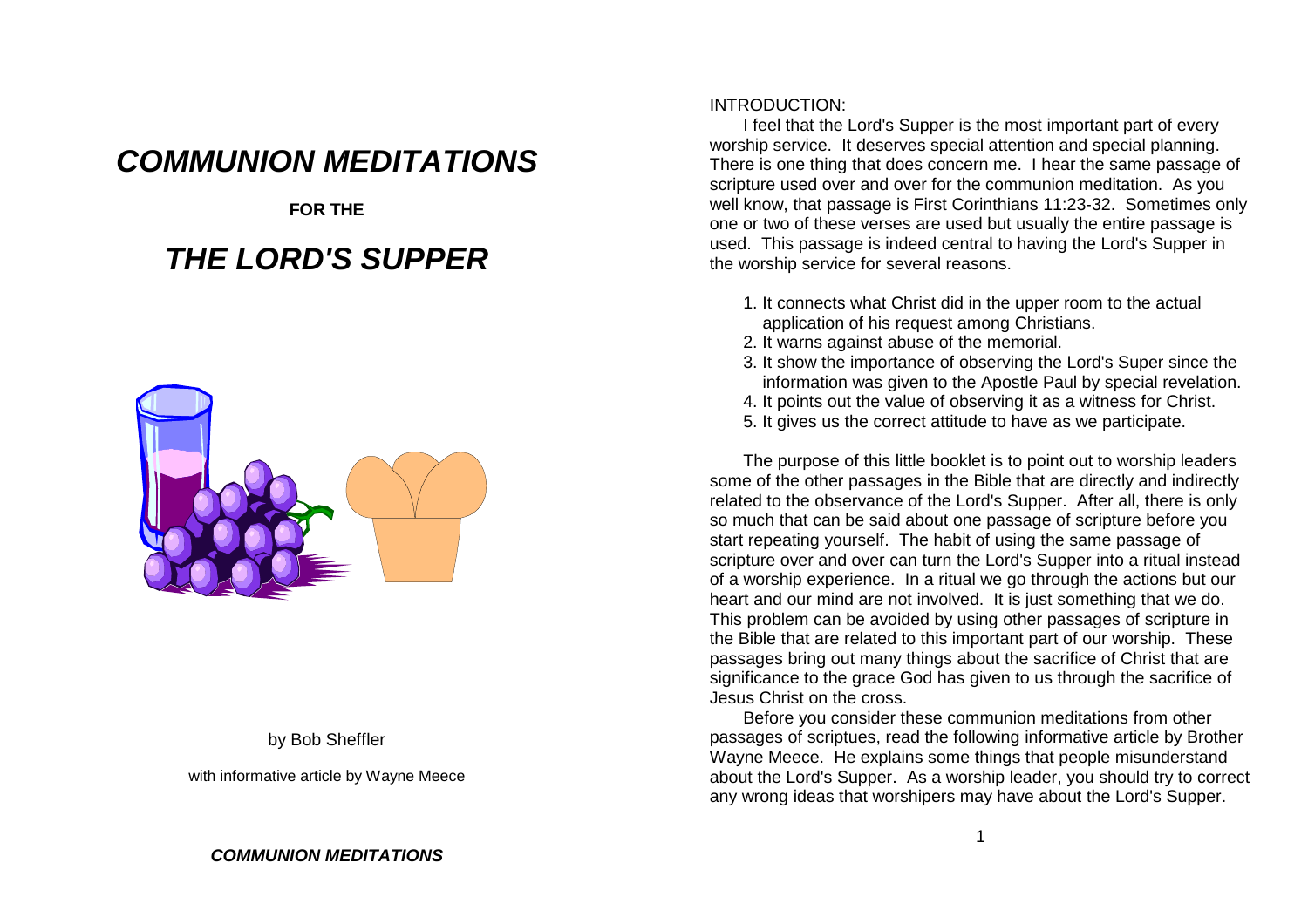## **WHAT IS THE LORD'S SUPPER?**

by Wayne Meece

Most of what we know about the Lord's Supper comes from two main places in the Bible. One is in 1 Corinthians 11:23-32. The other is found in the Gospels. Matthew, Mark and Luke give us details aboutwhat people often call "the last supper." John tells us many things Jesus taught the disciples that night, and adds the story of Jesus washing their feet. In a few other places we learn some things aboutthe Lord's Supper, and we will refer to them as we go along.

#### ITS MEANING:

 First, we need to know what is the meaning of the Lord's Supper. Paul reminds us that Jesus said, "Do this in remembrance of me." TheLord's Supper is a rememberance of the death of Jesus for our sins. Jesus shared this simple meal with his disciples "on the night he was betrayed." It was just before his crucifixion and obviously given as a memorial of that event. The Gospels record that Jesus took a piece ofbread, broke it, and then blessed it and said, "This is my body." Meaning, my body will be broken, but there will be a blessing. He alsotook a cup of juice, and said, "This is my blood, the blood of the covenant shed for many." Meaning, my life will be taken for the benefit of many people. Jesus wanted the disciples to remember, and he also wants us to remember. We cannot remember in the same way as onewho was present with Jesus, but we can remember what we have learned from the Scripture. Perhaps frequent reminders of what Jesus did is more important to us than for those who were physically present when Jesus was crucified. To forget is a very human thing. The Lordknew that we would forget what he did, if we were not remindedfrequently.

 Paul also said that the Lord's Supper is a PROCLAMATION. When we observe the Lord's Supper, we are giving a demonstration of what Jesus did for us. We are telling anyone who sees or listens that Jesus died for the sins of the whole world. What are we proclaiming?Paul says that we are proclaiming the Lord's death. We are tocontinue to do this until Jesus comes again. So, we are alsoproclaiming the Lord's return.

 Who learns the things that are proclaimed? The first are our children, and the young people among us. In the Old Testament bookof Joshua, chapter 4 tells the story of the people of Israel crossing the

**?**<br>In Wayne Meece statution of the land of Canaan. The Lord stopped the flow of the river on way wayne Meece statu dry ground. The Lord told Joshua to have one man from each tribe to carry a stone from the river, twelve stones, one for each tribe. These stones were used to build an altar for the Lord. Then the Lord said to Joshua, "When your children ask you, 'what do these stones mean?,' you are to tell them how the waters of Jordan were opened for you thisday." These stones were always to be a reminder to Israel. In the same way, when your children ask about the meaning of the Lord's Supper, they can be told what Jesus did on Calvary. When they askyou why you take the little piece of bread and the little cup everySunday, you can teach them about Jesus.

> The next group who are to hear the proclamation are the visitors and strangers who might be among us. Although they are not children,they do not know the meaning of what we do. They will often askquestions. It is a great opportunity to teach them about the Lord.

 Another group we may not think about are those who pass by.Our actions can be understood. The Lord's Supper is a simple demonstration of an event that literally changed the history of theworld, the death of Jesus.

#### WHEN:

 Jesus gave no clear or definite instructions about when or how often we should keep this memorial. Jesus left many things for the Apostles to teach the church under the guidance of the Holy Spirit. You remember he said to them that the Holy Spirit would lead them toall truth. Those truths were to be passed on to the church. It is the Apostles who give us the pattern and who led the early church in the keeping of the Lord's Supper. Today, if we do the same things as theearly church, we should be doing the will of the Lord.

 There are some passages that help us to understand about the keeping of the Lord's Supper. One such passage is Acts 2:42. This is the record of the beginning of the church. Three thousand people hadjust been converted, baptized, and added to the church. Then thisstatement is made about the new believers: "they continued steadfastly in the Apostles' doctrine, fellowship, the breaking of bread (The Lord's Supper) and prayers." One translation says, "They met constantly to..." Another says, "daily." Obviously, the first Christianskept the Lord's Supper very frequently.

Another passage is in Acts 20:7. "On the first day of the week we came together to break bread; Paul spoke to the people..." On this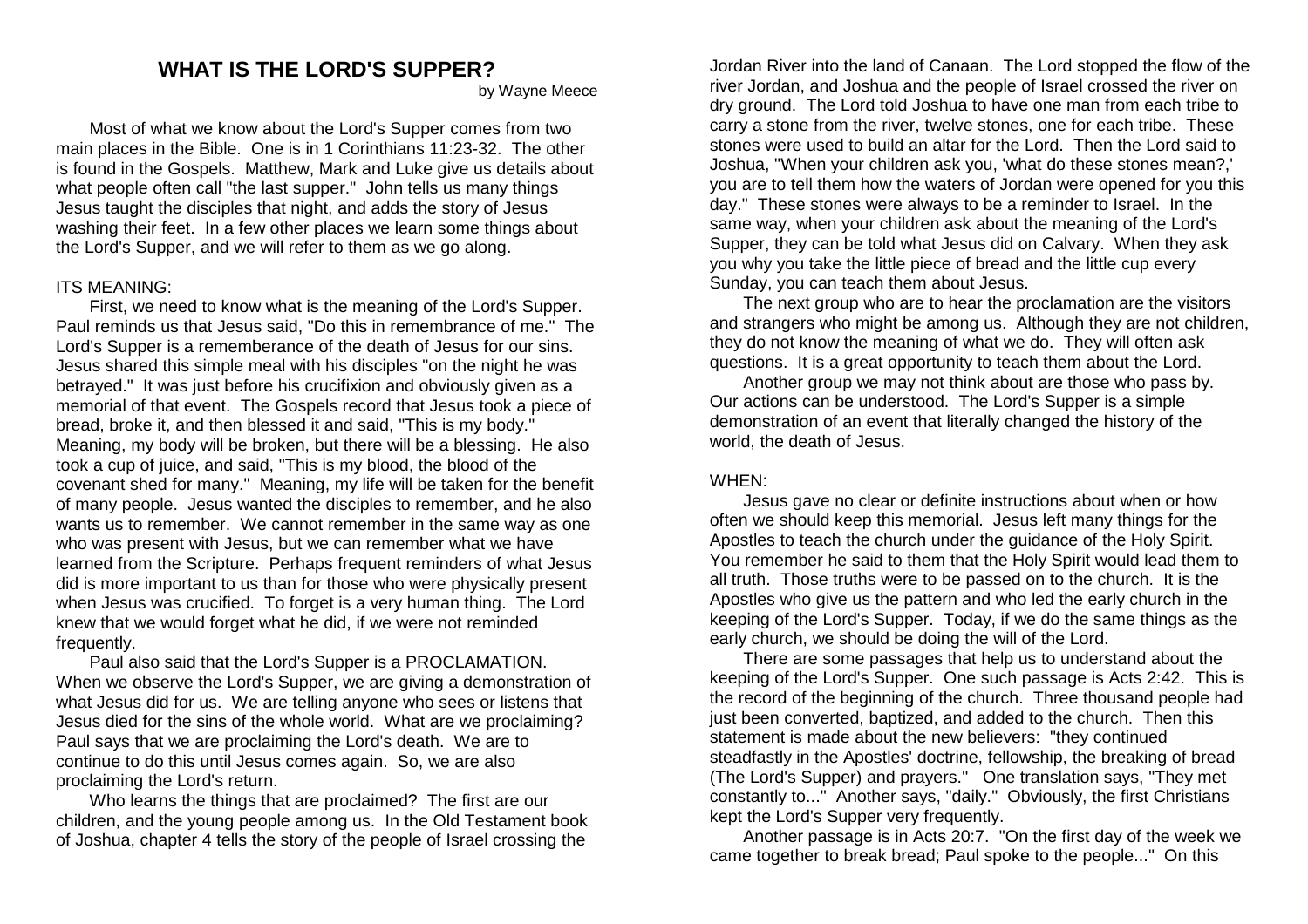occasion, Paul is passing through the city of Troas, where he had established a church some time before on one of his missionary journeys. It was the Lord's Day, and he met with them for their regularLord's day, Sunday, worship. The description of the meeting is important. Luke tells the story, "On the first day of the week, we cametogether to break bread." When we use the phrase, "the first day ofthe week," it means the first day of every week. We say, every Sunday. If we say our Bible study meets on Fridays, we mean every Friday. In 1 Corinthians 16:2, Paul tells the church they should have a collection on the first day of the week, the same phrase is used here.In that passage, the translators made it, "On the first day of every week, each of you should put aside some money..." No one has a problem accepting the fact that the church should take an offering every Sunday. The instructions for the Lord's Supper are exactly thesame.

#### WHO:

 The next question is: Who should take the Lord's Supper? The most obvious answer is, all committed believers. Or, better stated, all baptized believers. If your faith in the Lord has not led you to obey him in being baptized, it would make little sense for you to take communion.There is no record in Scripture of anyone except baptized believers taking the Lord's Supper. The Acts 2:42 passage shows this. It wasthose who had just been baptized who continued steadfastly in the Apostles' doctrine, fellowship, breaking of bread (the Lord's Supper)and prayer.

#### HOW:

 Paul warns about a proper manner of taking the Lord's Supper. Often I hear those who lead the communion service warning people from 1 Corinthians 11:27-28: "Therefore, whoever eats the bread ordrinks the cup of the Lord in an unworthy manner will be guilty of sinning against the body and blood of the Lord. A man ought to examine himself before he eats of the bread and drinks of the cup. Foranyone who eats and drinks without recognizing the body of the Lord eats and drinks judgment on himself." What does this mean? Some think that if a Christian has a problem with sin that week, he should not take communion that day. If that is the reason someone does not takecommunion, it is a very dangerous thing. In the first place, it means that there is sin in your life and that you have not repented. That sinstands between you and your Lord. If you are not prepared to meet

him at this table, you are not prepared to meet him at all. If he should call you home, if you should die, or he should return while you are inthat condition, you would not be ready.

 All of us have problems with sin in our life, but the answer to oursin problem is not found in staying away from the Lord's table. The Bible is very clear. 1 John 1:8-9 says, "If we claim to be without sin, we deceive ourselves and the truth is not in us. If we confess our sins, heis faithful and just and will forgive our sins and purify us from all unrighteousness." You must first repent: stop the sin. Then, confessthe sin to the Lord and ask him to forgive. The time of meditation before we receive the Lord's Supper is a perfect time to think about oursin, confess it to the Lord and ask his forgiveness.

 Many people misunderstand the phrase, "unworthy manner" in verse 27. The King James translation says, "unworthily." The question is not whether we are personally worthy to partake. In fact, none of uswould be personally worthy. The problem is the "manner" (way) we partake. From Paul's words, we understand that the unworthy manner,or way, is to fail to recognize and respect the body and blood of Christ which is represented by the emblems. What do you think about whenyou hold that small piece of bread in your hand? Do you try to remember that his body was broken for you? When you drink the cup,do you try to remember that his blood was poured out for you on thecross? That is the worthy manner Paul is talking about. Try to dothose things when you take the Lord's Supper.

 The Lord's Supper should be a time of great joy to all Christians. Itis the Lord's table. He alone has a right to invite anyone to eat with him. People who lead the service around the Lord's table are not in charge. They have no right to invite or prevent anyone from partaking.That is why every person must examine himself. It is the Lord's table. He is the host, and all of us, even those who serve the emblems, arethe invited guests. Remember who invited us, and remember how much it cost him to prepare this feast. Then you will take the Lord'sSupper worthily.

# **HOW TO USE THESE COMMUNION MEDICATIONS:**

The meditations are divided into two sections, one with Old Testament passages and one with New Testament passages. Each passage is listed with brief thoughts taken from the text that apply tothe Lord's Supper and to the sacrifice that we are to remember.